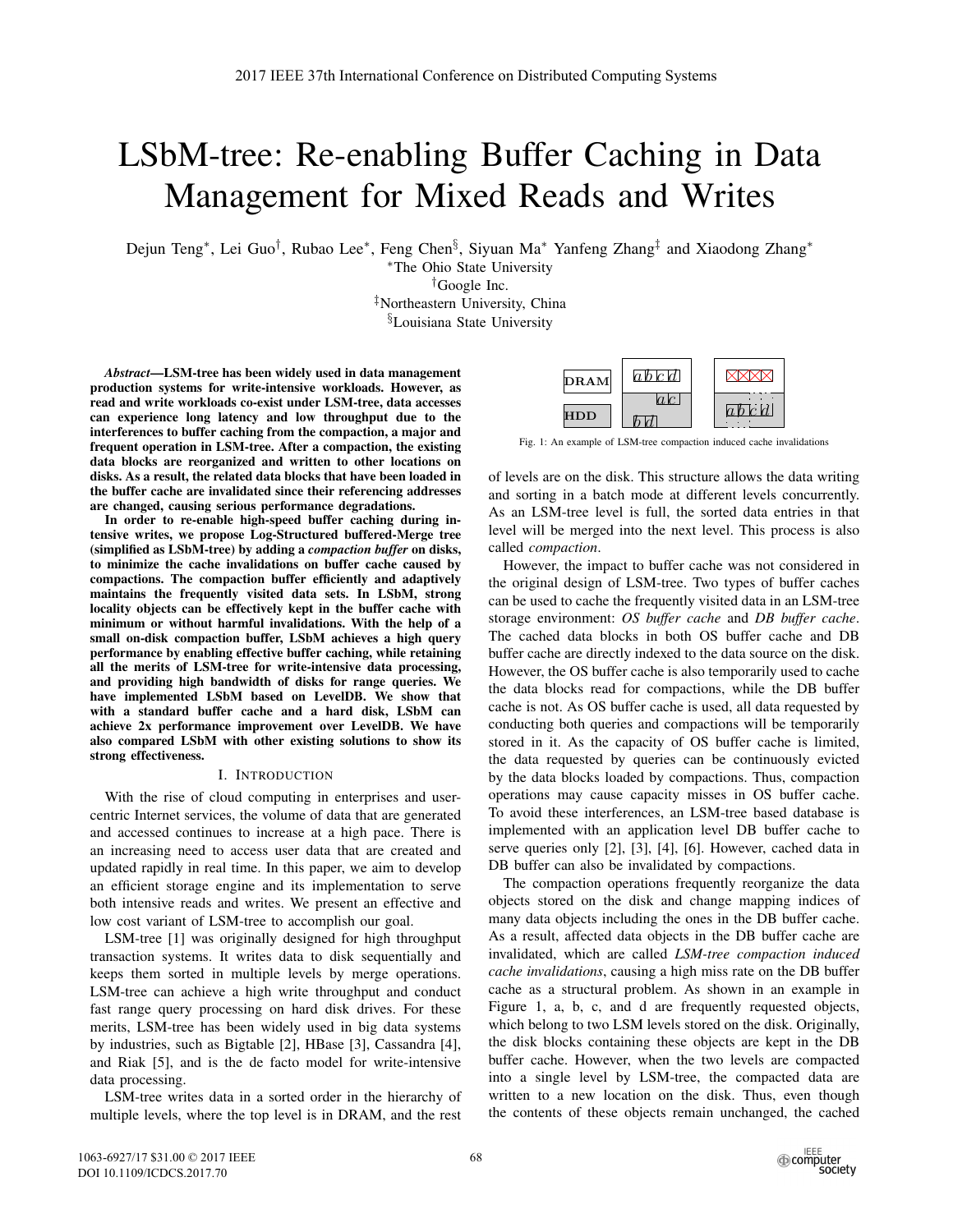

Fig. 2: Inabilities of buffer caches

data blocks of these objects have to be invalidated since the underlying disk data blocks have been moved. When those objects are requested again, the system has to load the new data blocks containing those objects from disk. With the changes of their referencing addresses, the access information of these objects is also lost. Even worse, since compaction writes are conducted in a batch mode, for workloads with high spatial locality, the corresponding DB buffer cache invalidations and data reloading occur in bursts, causing significant performance churns [7], [8].

We have conducted two tests to demonstrate the inabilities of the two buffer caches on LSM-tree. The read/write workloads of each test, and the experimental setup will be presented in detail in Section VI. Figure 2 shows hit ratios of the buffer caches (vertical bar) as time passes (horizontal bar) for workloads with both reads and writes. When only OS buffer cache is used (dashed-line), the hit ratio goes up and down periodically. When compactions are conducted on the frequently visited data blocks, the data are pre-fetched into memory and hit ratio increases. However, those pre-fetched data are continuously evicted by the compactions conducted on the infrequently visited data blocks. When a DB buffer cache is used, the hit ratio also periodically goes up and down. The frequently visited data blocks that are cached in the DB buffer cache are invalidated due to reorganizing the data blocks on disks by compactions.

#### *A. Existing solutions*

To effectively use buffer caching with LSM-tree, researchers have proposed and implemented several methods. We briefly introduce three representative solutions and their limits as follows.

Key-Value store cache: This solution is to build a keyvalue store in DRAM on top of the LSM-tree [4]. In general, the Key-Value store cache is an independent buffer in memory without any address indexing to the data source on disks [9]. For a read access, it first checks the key-value store and hopes to have a fast access for a hit. Otherwise, it checks the LSMtree, and the data will be retrieved from the buffer cache or the disk. This approach would reduce the amount of accesses to buffer cache or even bypass it. However, the key-value store would not be efficient for range queries and for accessing data with high spacial locality due to its nature of random stores and high efficiency for random accesses.

Dedicated compaction servers: This method is to use dedicated servers to conduct compactions, where the compacted data sets are kept in memory in these servers to be used to replace data sets in the buffer cache of users with an algorithm named *Incremental Warming up* algorithm [7]. This method attempts to reduce the LSM-tree induced misses by warming up the buffer cache in this way. The effectiveness of the dedicated server approach depends on the ability to identify specific compacted data sets with high locality. It is based on an assumption that newly compacted data sets would exhibit high locality of data accesses if they share common key ranges with data in the buffer cache. Having conducted experiments, we show that this assumption may not apply for certain workloads, thus, this approach may not be always effective.

Stepped-Merge algorithm (SM-tree in short): This algorithm is proposed to balance the tradeoff between compaction I/O and search cost for data warehouses [10]. Similar to LSM-tree, SM also organizes data into a multilevel structure of exponentially increasing sizes and compacts data with sequential I/Os. However, data objects in a level are not fully sorted and only be read out and sorted when they are moved to the next level. Thus, the amount of compactions and the pace of cache invalidations can be reduced significantly. However, SM-tree may reduce the query performance in two ways. Firstly, data in each level are not fully sorted. As a result, the range query performance of SM is low. Secondly, for workloads with a large portion of repeated data, the entire database size can be unnecessarily large since the obsolete data cannot be abandoned by compactions timely.

The goals of our work is to best utilize buffer cache for fast accesses of both random and range queries, and to best utilize the merit of disk for long sequential accesses of range queries. The goals should be accomplished under the basic LSM-tree structure.

## *B. Our solution*

In this paper, we propose *Log-Structured buffered-Merge tree* (LSbM-tree or LSbM in short), an efficient and low cost LSM-tree variant with a new *buffered merge* compaction method. LSbM improves the overall query performance by retaining the locality in the DB buffer cache for both read and write intensive workloads (the term "buffer cache" mentioned in this paper without notation is referred to the DB buffer cache).

The basic idea of LSbM is to add an on-disk compaction buffer, to minimize frequent cache invalidations caused by compactions. The compaction buffer directly maps to the buffer cache, and maintains the frequently visited data in the underlying LSM-tree, but is updated at a much lower rate than the compaction rate. LSbM directs queries to the compaction buffer for the frequently visited data that will be hit in the buffer cache, and to the underlying LSM-tree for others including long range queries. In short, using a small size of disk space as compaction buffer, LSbM achieves a high and stable performance for queries by serving frequently data accesses with effective buffer caching, while retaining all the merits of LSM-tree for write-intensive workloads.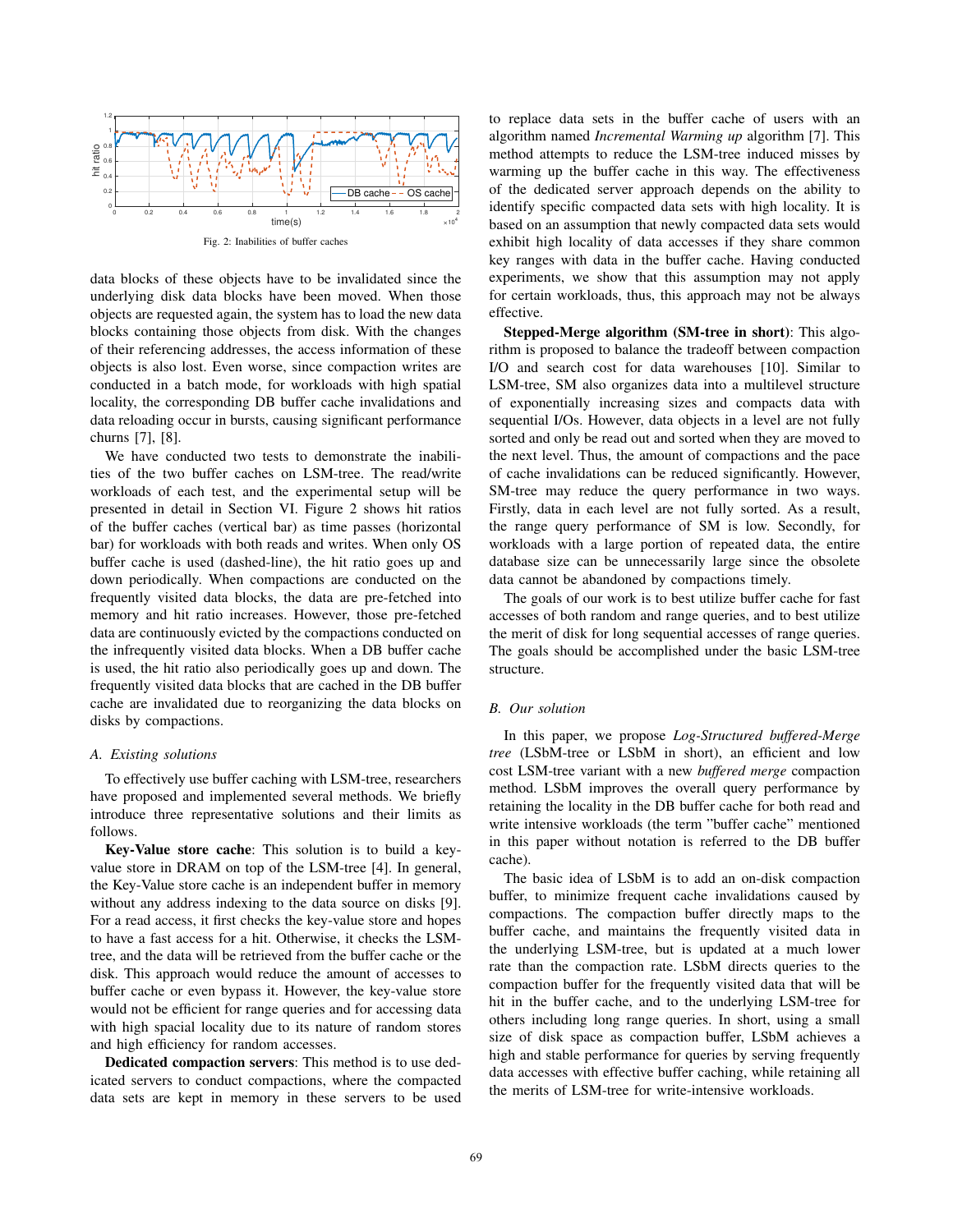

We have implemented a prototype of LSbM based on LevelDB [6], a widely used LSM-tree library developed by Google, and conducted extensive experiments with Yahoo! Cloud Service Benchmark (YCSB) [11]. We show that with a standard buffer cache and a hard disk storage, our LSbM implementation can achieve 2x performance improvement over LevelDB, and significantly outperforms other existing solutions.

The roadmap of this paper is as follows. Section II presents the background knowledge of LSM-tree and its merge algorithm. Section III introduces our LSbM design. Sections IV presents the management of the compaction buffer. Section V presents the techniques to query LSbM. We present the performance evaluation of LSbM and comparisons with other LSM-tree variants in Section VI. Finally, we overview the related work in Section VII and conclude this paper in Section VIII.

#### II. BACKGROUND

In this section, we analyze the internals of LSM-tree compactions, and show how compactions generate frequent data movement on disks which in turn invalidates the data in the buffer cache.

# *A. LSM-tree*

In an LSM-tree, data are stored on disks in multiple levels of increasing sizes. Figure 3 shows the structure of an LSM-tree with three on-disk levels. The data in each of those levels are organized as one or multiple sorted structures for the purpose of efficient lookups which are called *sorted tables*. Each sorted table is a B-tree-like directory structure and is optimized for sequential disk access [1]. As presented in Figure 4, a sorted table builds a layered index structure on a set of *Key-Value pairs*. Continuous Key-Value pairs are packed in a *single-page block* which maps to one single disk page. For each singlepage block, a *bloom filter* [12] is built to check whether a key

is contained in this block. Bloom filter is a space-efficient data structure for a membership check. A negative result means the element is not present in the block. However, a positive result only means a high probability that the element is present in the block associated with a false positive rate. Multiple continuous single-page blocks are packed into one unit called *multi-page block*. All data in a multi-page block are sequentially stored on a continuous disk region for efficient sequential data accesses. In practice, a multi-page block is implemented as a regular *file* [6], [3], which maps to a continuous disk region. A sorted table contains only the metadata of a set of files to serve queries. For simplicity, we will use the term *file* to stand for multi-page block, and *block* for single-block in this paper.

Following the notations in [1], we call the in-memory write buffer (level 0)  $C_0$ , the first on-disk level  $C_1$ , the second on-disk level  $C_2$ , and so on. Denote the number of on-disk levels of an LSM-tree as  $k$ , and denote the maximum sizes of  $C_0, C_1, ..., C_k$  as  $S_0, S_1, ..., S_k$ , respectively. We call such an LSM-tree as a  $k$ -level LSM-tree. To minimize the total amount of sequential I/O operations on disk, the size ratio  $r_i$  between  $C_i$  and  $C_{i-1}$   $(r_i = \frac{S_i}{S_{i-1}}, 1 \le i \le k)$ , should be a constant for all levels denoted as r [1]. We call such an I SM-tree as for all levels, denoted as  $r$  [1]. We call such an LSM-tree as a *balanced LSM-tree*. A small size ratio r corresponds to a large number of levels, k.

Newly arrived data objects are initially inserted and sorted in  $C_0$  which is in memory and then merged into  $C_1$ . When  $C_1$  is full, its data will be merged to  $C_2$ , and so on. Only sequential I/O operations are involved while merging operations are conducted. In this way, data are written to disk in a log fashion, and continuously merged to keep the sorted structure, which reflected by the name *Log-Structured Merge-tree*.

# *B. Compactions*

A conventional LSM-tree maintains a fully sorted structure on each level for efficient random and sequential data accesses [1] [13]. Compactions have to be conducted frequently to keep all data in each level sorted.

Let us consider that new data objects are inserted into  $C_0$  of an LSM-tree with a constant write throughput  $w_0$ . For simplicity, we assume each level has the same key range, where keys are evenly distributed in the range, and all inserted data objects are unique. Initially  $C_{i+1}$  is empty. After compacting r fullsized  $(S_i)$  sorted tables from  $C_i$ , the size of  $C_{i+1}$  increases to the limit size  $S_{i+1}$ . Then full-sized  $C_{i+1}$  is merged into  $C_{i+2}$  and becomes empty. We call such a process one *merge round*. During one merge round, one chunk of data in the first sorted table from  $C_i$  needs not to be merged with any chunks of data since  $C_{i+1}$  is empty, and one chunk of data in the second sorted table from  $C_i$  needs to be merged with one chunk of data in  $C_{i+1}$ , and so on. Finally, one chunk of data in the  $r_{th}$  sorted table from  $C_i$  needs to be merged with  $r-1$  chunks of data in  $C_{i+1}$ . On average, each chunk of data in  $C_i$  needs to be merged with  $\frac{(1+2+\dots(r-1))}{r} = \frac{(r-1)}{2}$  chunks<br>of data in  $C_{i+1}$ . The average I/O operations to compact one of data in  $C_{i+1}$ . The average I/O operations to compact one chunk of data down to next level is  $1 + \frac{(r-1)}{2} = \frac{(r+1)}{2}$ . With k on-disk levels, the total disk write rate is  $\frac{(r+1)}{2}kw_0$ .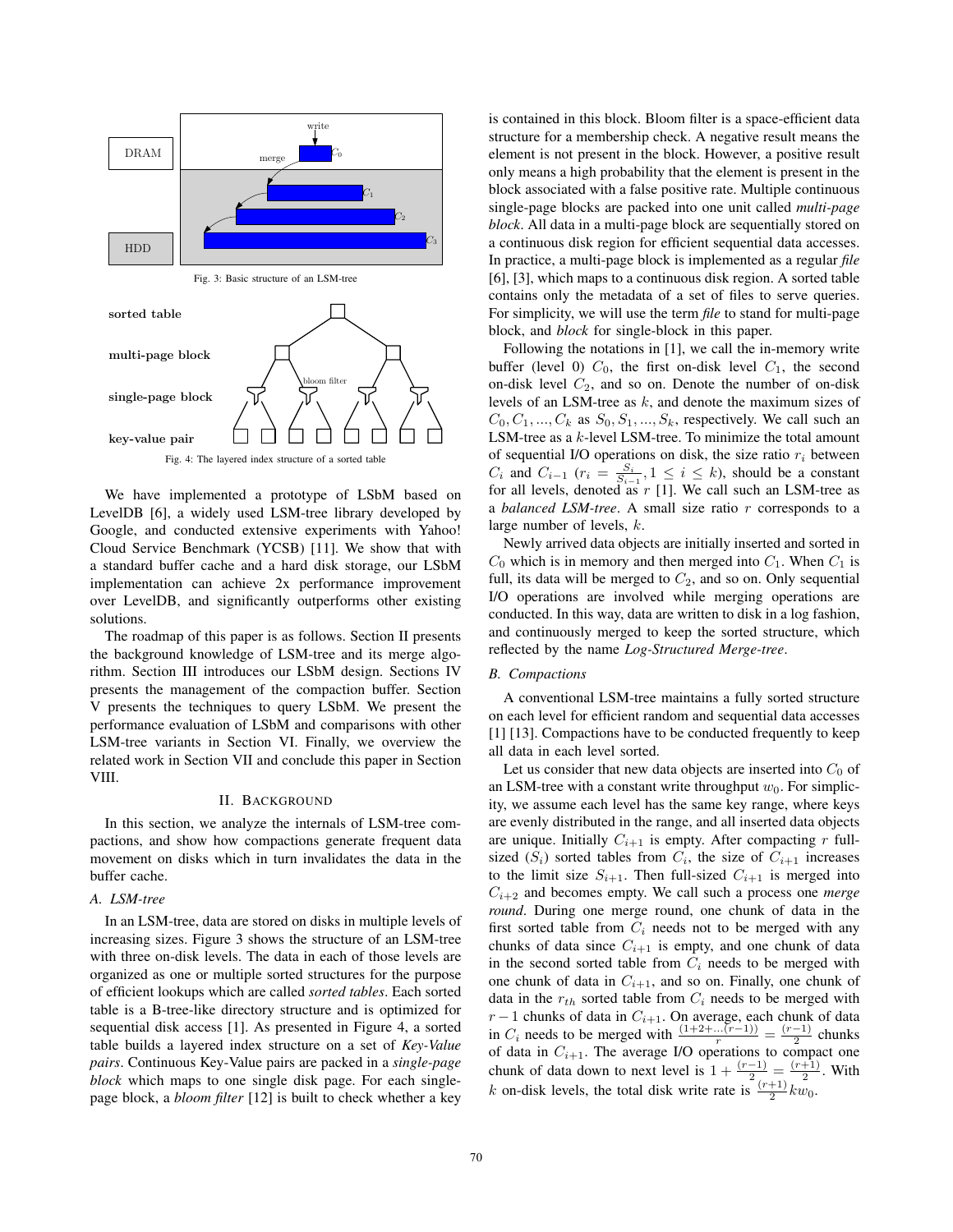Therefore, when a chunk of data is written from the write buffer to disk,  $\frac{(r+1)}{2}k$  chunks of data on the disk will be updated accordingly. As a result, the corresponding data kept in the buffer cache, if any, have to be invalidated, causing cold misses for later accesses and performance churns as we have presented in Section I.

#### III. SYSTEM DESIGN

The interference from compactions to buffer cache in LSMtree is caused by the re-addressing of cached objects on the disk. Considering this problem root, we aim to control and manage the dynamics of the compactions of an LSMtree. Ideally, the negative impact to buffer cache caused by compactions can be minimized at a very low cost.

Before introducing how LSbM effectively keeps buffer cache from being invalidated by compactions, let us consider why LSM-tree needs to maintain a sorted structure on each level. In an LSM-tree, any queries will be conducted level by level. There may exist multiple versions of the same key at different levels, of which only the newest version is valid. Since the upper level contains more recent data, queries are conducted from upper levels to lower levels. The data in each level may belong to one or multiple sorted tables. The key ranges of those sorted tables may overlap with each other, thus all of them need be checked separately. For random data access, data object will be returned immediately once a matched key is found. Even though bloom filter can help avoid unnecessary block accesses, when the number of sorted tables in each level increases, the overhead of checking bloom filters and reading false blocks caused by false bloom filter tests becomes significant. For range query, all sorted tables will be searched and all data objects covered by the requested key range will be read out and merged together as the final result. Querying one level with multiple sorted tables may need multiple disk seeks. Therefore, the number of sorted tables in each level needs to be limited.

There is a tradeoff between a highly sorted structure and less sorted structure. Queries can benefit from a fully sorted structure of an LSM-tree level, however, maintaining such a fully sorted structure needs to frequently conduct compactions, which may in turn invalidate the cached data objects. This tradeoff motivates us to find a way to maintain a fully sorted structure of the LSM-tree and, at the same time, keep the buffer cache from being invalidated by compactions. The basic idea of our design is to keep two data structures on disk. One data structure contains the whole data set and the data in each level are fully sorted as a conventional LSM-tree. We call it the *underlying LSM-tree*. Another data structure contains only the frequently visited data and the data in it are not frequently updated by compactions. We call it the *compaction buffer*.

Figure 5 shows the structure of a three-level LSbM-tree. The left of the figure is the *underlying LSM-tree*, which consists of four levels  $C_0$ ,  $C_1$ ,  $C_2$ , and  $C_3$ . The middle box is the *buffer cache* in DRAM, which is used to cache data requested by conducting queries. The *compaction buffer* is in the right corner of the figure, which is on disk. Data in the compaction



Fig. 6: An illustration of the buffered merge

buffer are also stored as a multiple level structure. The data in each level consist a list of sorted tables. We call each list a *compaction buffer list*. We denote the compaction buffer list of level *i* as  $B_i$ , and the *j*<sup>th</sup> sorted table in  $B_i$  as  $B_i^j$ .  $B_i^0$  contains the most recent data in  $B_i$ . Figure 5 shows a connaction buffer the most recent data in  $B_i$ . Figure 5 shows a compaction buffer with three compaction buffer lists.  $B_i(1 \leq i \leq 3)$  contains frequently visited data sets of level  $i$ , but is updated in a very low rate to enable effective caching.

In level i of LSbM, read requests are dispatched to  $B_i$  for frequently visited data which are highly possible to be hit in the buffer cache, and to  $C_i$  for others. As shown in Figure 5, objects  $a, b$ , and  $c$  are requested. Among them,  $a$  and  $b$ are read from the buffer cache, which are indexed in  $B_1$  and  $B_2$  respectively. Object c is loaded from  $C_3$  of the underlying LSM-tree.

#### IV. COMPACTION BUFFER

The compaction buffer maintains only the frequently visited data that are not frequently updated by compactions. Thus, the compaction buffer needs to be able to selectively keep only the frequently visited data in it and maintain the stability of them. In this section, we present our *buffered merge* algorithm that associates with LSM-tree to prepare data for the compaction buffer, and a *trim process* to keep only the frequently visited data in the compaction buffer. The disk space used by compaction buffer is limited and there's no additional I/O cost for the compaction buffer construction. Next, we will present the detailed operations to build the compaction buffer.

## *A. Buffered merge*

Figure 6 presents an illustration of how a buffered merge works. When  $C_i$  is full, all its data will be merged into  $C_{i+1}$ with a merge sort. At the same time, it will also be appended into  $B_{i+1}$  as  $B_{i+1}^0$ . Note that  $B_{i+1}^0$  is built with the files of  $C_i$  which already exist on disk. Therefore, no additional  $V_0$  $C_i$  which already exist on disk. Therefore, no additional I/O is involved. The data in  $B_{i+1}^0$  which were formerly in  $C_i$  will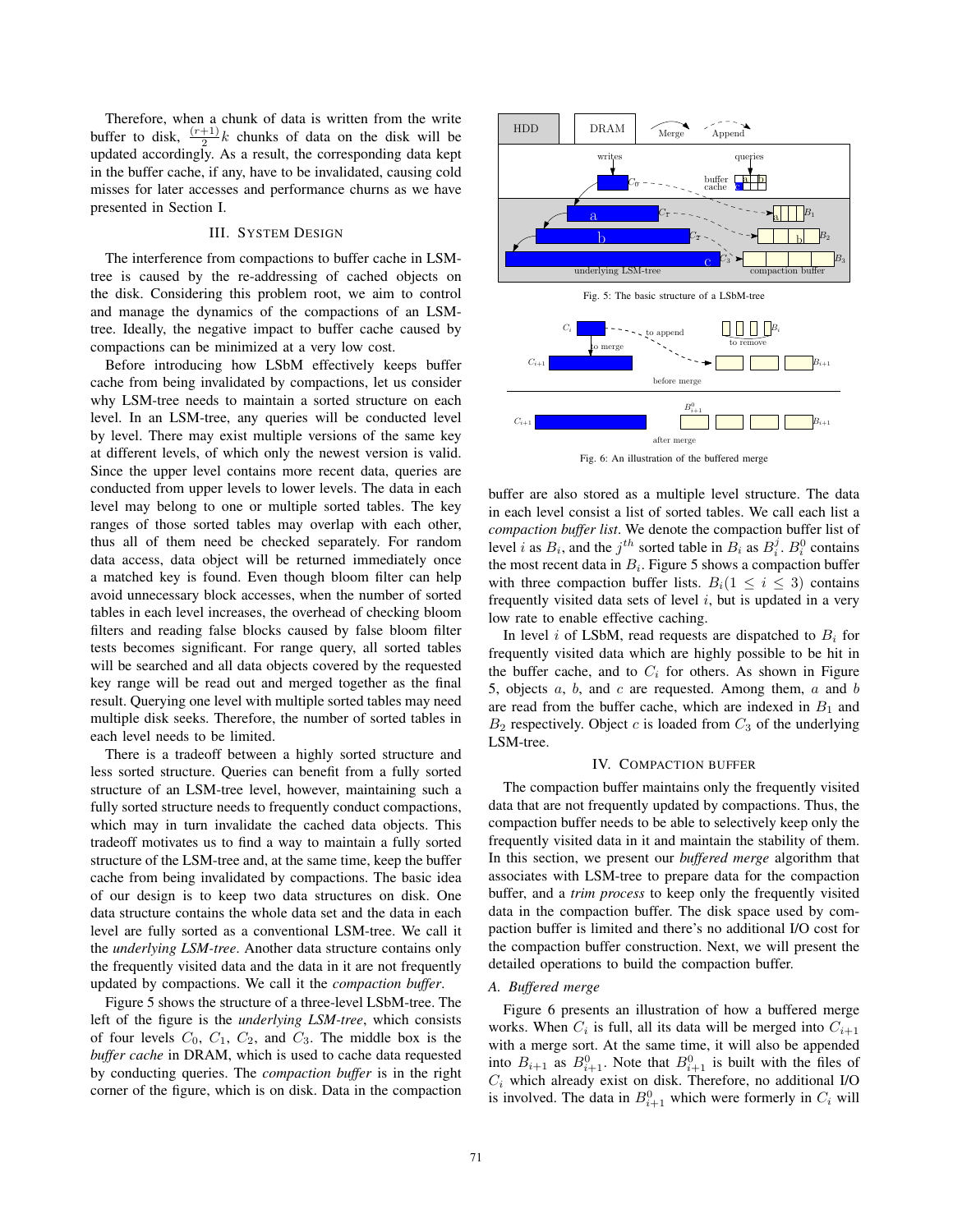

Fig. 7: The detailed operations of the buffered merge

not be updated by compactions. Furthermore,  $B_{i+1}^0$  contains<br>all the data in  $B_i$ , but are fully sorted, thus it becomes a all the data in  $B_i$  but are fully sorted, thus it becomes a better candidate to serve queries compared to  $B_i$ . As a result, the sorted tables in  $B_i$  become unnecessary, which will be removed from the compaction buffer and then deleted from disk.

When a chunk of repeated data are written into level  $i +$ 1, the same amount of obsolete data in  $C_{i+1}$  are abandoned by compactions. However, the counterparts of those data in  $B_{i+1}$  also become obsolete but cannot be abandoned since the data in a compaction buffer will not be compacted once appended. Those obsolete data take extra disk and memory space. Therefore, a compaction buffer list is not suitable for levels with repeated data inserted. In LSbM, the existence of repeated data in level  $i+1$  can be easily detected by comparing the size of the data compacted into  $C_{i+1}$  and the size of  $C_{i+1}$ itself. If the size of  $C_{i+1}$  is smaller than the data compacted into it, there must exist repeated data. When repeated data are detected, LSbM freezes  $B_{i+1}$ . When  $C_{i+1}$  becomes full and is merged down to next level,  $B_{i+1}$  is unfrozen and continues serving as the compaction buffer list of  $C_{i+1}$ .

With the buffered merge, two data structures are created on level i:  $C_i$  and  $B_i$ . Data in  $C_i$  are fully sorted but are frequently updated by compactions, while data in  $B_i$  are not updated frequently but are not fully sorted. Frequently accessed data blocks in buffer cache are directly indexed in  $B_i$ , where infrequent update prevent data blocks in the buffer cache from being invalidated. In this way, the compaction buffer works as a buffer to hide the severe buffer cache invalidations caused by conducting compactions on the underlying LSM-tree. This leads to its name, the *compaction buffer*, and also the name of the merge algorithm, *buffered merge* algorithm.

When  $C_i$  is full and merged into  $C_{i+1}$ , data in  $B_i$  are deleted and the reads served by  $B_i$  are transferred to  $B_{i+1}^0$ . Note that  $B_i$  contains the frequently visited data and most of its data  $B_i$  contains the frequently visited data and most of its data<br>blocks are looded in the hyfer soche. A sydden delation of  $B$ blocks are loaded in the buffer cache. A sudden deletion of  $B_i$ will cause a dramatic hit ratio drop and performance churn. To slow down the transfer process, we develop the buffered merge algorithm associated with bLSM-tree's gear scheduler merge algorithm [13]. In bLSM, data in level  $i(0 \le i \le k)$  belong

to two sorted tables,  $C_i$  and  $C'_i$ . When  $C_i$  is full, its data will<br>be moved to  $C'_i$  and start to be marged into  $C_i$ . Meanwhile be moved to  $C_i'$  and start to be merged into  $C_{i+1}$ . Meanwhile,  $C_i$  becomes empty and continues to receive data merged down  $C_i$  becomes empty and continues to receive data merged down from level  $i - 1(i > 0)$  or inserted by user applications (level 0). In each level, bLSM defines two parameters  $in<sub>process</sub>$ and  $out_{progress}$  to regulated the progresses of merging data into  $C_i$  and moving data out from  $C'_i$ . For simplicity, we<br>examplify this requision by fixing the total size of  $C_i$  and simplify this regulation by fixing the total size of  $C_i$  and  $C_i'$  as a constant, which is the maximum size of level i,  $S_i$ .<br>As the left side of Figure 7 shows, when a chunk of data As the left side of Figure 7 shows, when a chunk of data are compacted into  $C_i$ , the same amount of data in  $C'_i$  are compacted into  $C_{i-1}$ . As a result, when  $C_i$  is full  $C'$  must be compacted into  $C_{i+1}$ . As a result, when  $C_i$  is full,  $C'_i$  must be empty and the data in  $C_i$  can be moved to  $C'$  and start over empty and the data in  $C_i$  can be moved to  $C'_i$  and start over.<br>With this design the compactions conducted on one level are With this design, the compactions conducted on one level are driven by the compactions conducted on its upper level and eventually driven by the insertion operations conducted on the write buffer,  $C_0$ . As consequences, data can be inserted into  $C_0$  with a predictable latency [13].

Algorithm 1: buffered merge

| Algoriumi 1. buncica merge |                                                                  |  |  |  |  |
|----------------------------|------------------------------------------------------------------|--|--|--|--|
| 1 while true do            |                                                                  |  |  |  |  |
| $\boldsymbol{2}$           | <b>if</b> $ C_0  +  C'_0  < S_0$ then                            |  |  |  |  |
| 3                          | Continue;                                                        |  |  |  |  |
| 4                          | <b>for</b> each level i from 0 to $k-1$ <b>do</b>                |  |  |  |  |
| 5                          | <b>if</b> $ C_i  +  C'_i  < S_i$ then                            |  |  |  |  |
| 6                          | Break;                                                           |  |  |  |  |
| 7                          | if $ C_i'  = \emptyset$ then                                     |  |  |  |  |
| 8                          | Move data from $C_i$ into $C'_i$ ;                               |  |  |  |  |
| $\boldsymbol{9}$           | Move data from $B_i$ into $B'_i$ ;                               |  |  |  |  |
|                            | /* record the initial size of $B'_i$ */                          |  |  |  |  |
| 10                         | $S'_i \leftarrow  B'_i $                                         |  |  |  |  |
| 11                         | Create an empty sorted table in $B_{i+1}$ as $B_{i+1}^0$ ;       |  |  |  |  |
| 12                         | $f_a \leftarrow$ pick one file from $C_i$ ;                      |  |  |  |  |
|                            | $/*$ merge the files with overlapped key                         |  |  |  |  |
|                            | $\star/$<br>ranges                                               |  |  |  |  |
| 13                         | $F_b \leftarrow$ all files in $C_{i+1}$ whose key range overlaps |  |  |  |  |
|                            | $\left[\min(f_a), \max(f_a)\right]$ ;                            |  |  |  |  |
| 14                         | $F_c \leftarrow$ merge $f_a$ and $F_b$ with a merge sort;        |  |  |  |  |
|                            | $/*$ install the result<br>$\star/$                              |  |  |  |  |
| 15                         | Remove $f_a$ from $C_i$ ;                                        |  |  |  |  |
| 16                         | Replace $F_b$ with $F_c$ in $C_{i+1}$ ;                          |  |  |  |  |
| 17                         | Append $f_a$ to $B_{i+1}^0$ ;                                    |  |  |  |  |
|                            | /* gradually remove the files in $B'_i$ */                       |  |  |  |  |
| 18                         | while $\frac{ B'_i }{S'} > \frac{ C'_i }{S_i}$ do                |  |  |  |  |
| 19                         | $f_d \leftarrow$ file in $B'_i$ with the smallest maximum        |  |  |  |  |
|                            | kev:                                                             |  |  |  |  |
| 20                         | Remove $f_d$ from $B_i$ ;                                        |  |  |  |  |
|                            |                                                                  |  |  |  |  |
|                            |                                                                  |  |  |  |  |

We adapted this merge algorithm in our buffered merge operations. As shown in Figure 7, the  $i^{th}$  ( $0 \le i \le k$ ) level of the compaction buffer is also divided into two parts:  $B_i$ and  $B'_i$ . Algorithm 1 describes the buffered merge algorithm<br>hased on bLSM-tree's merge algorithm. The additional operbased on bLSM-tree's merge algorithm. The additional operations of buffered merge compared to bLSM-tree's merge are highlighted with bold font. One compaction thread monitors the size of level 0, and data are inserted into  $C_0$  by another thread. Once the total size of level  $0$  ( $|C_0| + |C'_0|$ ) exceeds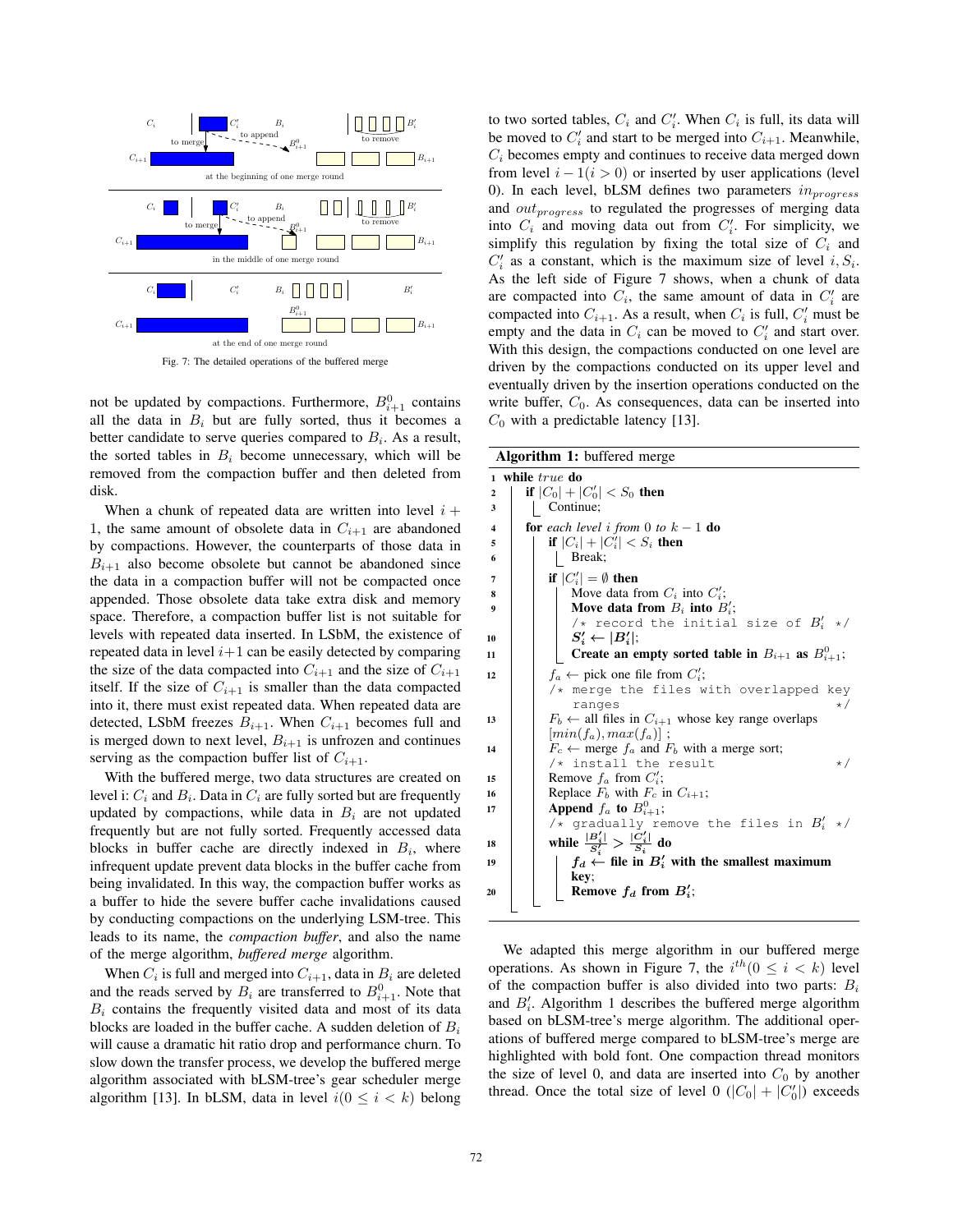the limited size of level  $0, S_0$ , compactions are triggered (line 2-3). Compactions are conducted level by level until the last level or a non-full-sized level is encountered (line 5-6). For a specific level  $i(0 \le i < k)$ , if  $C'_i$  is empty, data will be moved<br>from  $C_i$  into  $C'_i$ . Meanwhile, data in  $R_i$  also be moved into from  $C_i$  into  $C'_i$ . Meanwhile, data in  $B_i$  also be moved into  $B'_i$  (line 8.0). Those data movements do not need any  $U_0$  $B'_i$  (line 8-9). Those data movements do not need any I/O<br>operations but only index modifications. Note that  $B'$  only operations but only index modifications. Note that  $B_i^j$  only<br>contains the frequently visited data of level i, thus the size of contains the frequently visited data of level  $i$ , thus the size of  $B'_i$  is a variable whose value is smaller than  $S_i$ . One parameter  $S'$  is used to record the size of  $B'$  when data are initially  $S_i^i$  is used to record the size of  $B_i^i$  when data are initially<br>moved into it (line 10). An empty sorted table  $B_i^0$  is created moved into it (line 10). An empty sorted table  $B_{i+1}^0$  is created<br>in  $B_{i+1}$  is creative data moved from  $C'$  (line 11). After all in  $B_{i+1}$  to receive data moved from  $C_i'$  (line 11). After all<br>those preparations  $C'$  is quaranteed to be nonempty. One file those preparations,  $C_i$  is guaranteed to be nonempty. One file<br>is picked out from  $C_i$  as f and then f is merged into  $C_i$ . is picked out from  $C_i^i$  as  $f_a$ , and then  $f_a$  is merged into  $C_{i+1}$ <br>with a merge sort (line 12-16). The basic compaction units with a merge sort (line 12-16). The basic compaction units for different LSM-tree implementations are different. Here we inherit the implementation of LevelDB which compacts one file down to next level in each compaction. Instead of being deleted from disk,  $f_a$  then be appended into  $B_{i+1}^0$  (line 17). The removal of the data in  $B_i'$  keeps the same pace as the<br>removal of the data in  $C_i'$ . In another word,  $\frac{|B_i'|}{S_i'}$  equals to  $\frac{|C_i'|}{S_i}$ <br>during the entire merge round. To objeve this  $B_i'$  removes the during the entire merge round. To achieve this,  $B_i'$  removes the files with the smallest maximum keys after each compaction to files with the smallest maximum keys after each compaction to remove the same portion of data as  $C_i$  does in key order (line 18-20). Different from the underlying J SM-tree, removing a 18-20). Different from the underlying LSM-tree, removing a file from the compaction buffer has a different meaning. A file removed from the compaction buffer will be marked as removed. All its indices except the minimum and maximum keys will be removed from the memory, and all its data will be deleted from the disk. This is specifically designed for the query correctness which will be discussed in Section V.

For buffered merge, if all data appended are kept in the compaction buffer, the entire database size will be doubled. Further, as discussed in Section III, conducting queries on infrequently visited data is more sensitive to the number of sorted tables searched since more disk seeks might be involved. Thus, those infrequently visited data should be removed from the compaction buffer. The queries conducted on them should be served by the underlying LSM-tree which contains far less sorted tables in each level. In next section, we will explain how compaction buffer selectively keeps only the frequently visited data in it.

## *B. Trim the compaction buffer*

During running time, the data in the compaction buffer keep being evaluated to determine whether they are qualified to be kept in the compaction buffer. We call this process a *trim process*. The basic operation unit of the trim process is also a file. Algorithm 2 shows how LSbM trims the compaction buffer to selectively keep only the files that contain frequently visited data in it.

The compaction buffer is trimmed level by level. For level  $i(0 \lt i \lt k)$ ,  $B_i^0$  is newly appended to  $B_i$  and the frequently<br>accessed data blocks in it are still actively being loaded into the accessed data blocks in it are still actively being loaded into the buffer cache, thus it should not be trimmed. Any other sorted tables need to be trimmed. For each file f in  $B_i^j$ , it is removed

Algorithm 2: trim the compaction buffer

|                         | <b>1 for</b> each level $i(0 \lt i \leq k)$ <b>do</b> |  |
|-------------------------|-------------------------------------------------------|--|
|                         | /* selectively keep the files in $B_i$                |  |
| $\overline{2}$          | <b>for</b> each sorted table $B_i^j(j>0)$ <b>do</b>   |  |
| $\overline{\mathbf{3}}$ | <b>for</b> each file f in $B_i^j$ <b>do</b>           |  |
| $\overline{4}$          | $total \leftarrow$ number of blocks in f;             |  |
| 5                       | $cached \leftarrow$ number of cached blocks in f;     |  |
| 6                       | if $\frac{cache}{total}$ < threshold then             |  |
| $\overline{7}$          | Remove f from $B_i^j$ ;                               |  |
|                         |                                                       |  |
|                         |                                                       |  |

if it does not contain frequently visited data. In LSbM, whether one file contains frequently visited data or not is measured by the percentage of its blocks cached in the buffer cache. The number of cached blocks for one file can be collected by an integer counter *cached*, and it will be increased once one of its blocks is loaded into buffer cache, and decreased once one of its blocks is evicted from buffer cache. Those operations are light weight with little overhead. When the percentage of cached blocks is smaller than a *threshold*, this file will be removed from the compaction buffer (line 4-7). The trim processes are conducted by an independent thread periodically. The interval time can be adjusted as an optimized parameter.

## *C. File size*

The size of the  $file$  is a key factor for both the underlying LSM-tree and the compaction buffer. It defines the granularity of compactions and trim processes. As described in Algorithm 1, data are compacted down one file at a time. With a file size s, compacting S data from level i to level  $i + 1$  needs up to  $(r + 1)\frac{S}{s}$  input operations to load the data into the memory<br>and another  $(r+1)\frac{S}{s}$  output operations to write the compacted and another  $(r+1) \frac{S}{s}$  output operations to write the compacted<br>data on to disk. A larger s brings a smaller number of UO data on to disk. A larger s brings a smaller number of I/O operations and higher compaction efficiency. Thus the file size of the underlying LSM-tree should not be too small. However, in the compaction buffer, a larger file size causes a lower precision of frequently visited data identification in the trim process. That is because the file with a larger key range has a higher possibility to contain both frequently and infrequently visited data. Furthermore, the key ranges of the files in the compaction buffer, which formerly belong to the upper level of the underlying LSM-tree, can be  $r$  times larger than the files in the underlying LSM-tree at the same level. As will be discussed in Section V, removing one file from  $B_i$  may stop not only this file, but also another  $r - 1$  files in  $B_i$  whose key ranges overlap with the removed file from being used to serve queries. As a result, once one file is removed from  $B<sub>i</sub>$ , queries conducted on up to  $r$  files can be redirected. Since all these files contain frequently visited data, a big performance drop may be caused. Thus the file size of the compaction buffer should not be too big.

The underlying LSM-tree and the compaction buffer requires different optimized file sizes, but all files of compaction buffer are created by the underlying LSM-tree. To solve this problem, we add an additional layer in the sorted table's index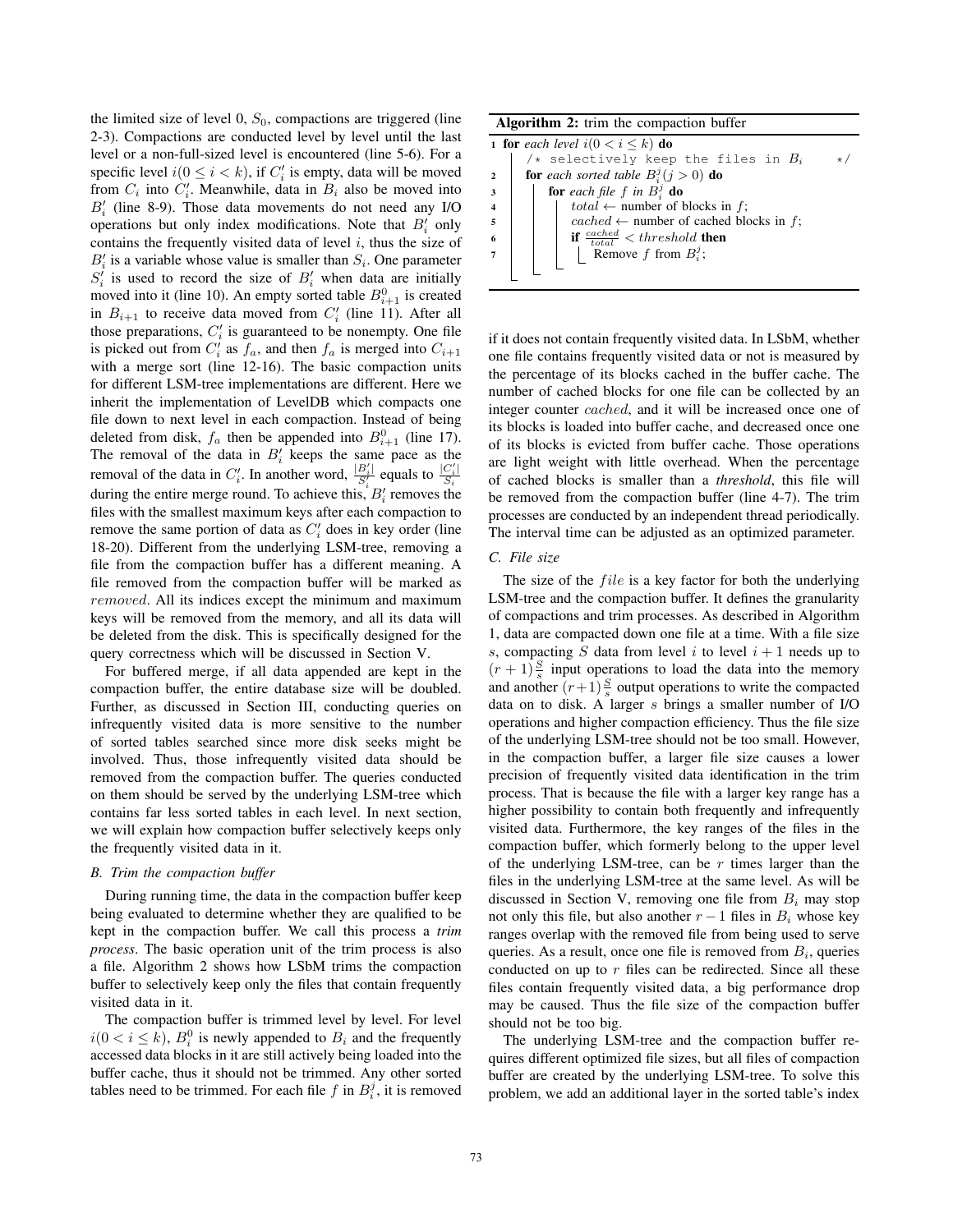structure between the sorted table layer and file layer, *superfile*. Each super-file mapping to a fixed number of continuous files, and all these files stored in a continuous disk region. A super-file is the basic operation unit for the underlying LSMtree while a file is the basic operation unit for the compaction buffer. With this design, even though all files of compaction buffer are created by the underlying LSM-tree, these two data structures can pick their own appropriate file sizes accordingly.

## *D. The effectiveness of the compaction buffer*

Our experiments in Section VI will show that, the harmful buffer cache invalidations are minimized or even eliminated by the compaction buffer. Two reasons contribute to its effectiveness. First, instead of mapping to the LSM-tree, the buffer cache directly maps to the compaction buffer that is built by appending operations without changing the data addresses. Thus, the frequency of data updates in the compaction buffer is significantly reduced compared with that of the LSM-tree. Second, as the data in level  $C_i'$  of the LSM-tree is merged to its next level, compaction buffer list  $R'$  can start to transfer its next level, compaction buffer list  $B_i$  can start to transfer<br>the reads on it to next level. The transferring is carefully and the reads on it to next level. The transferring is carefully and gradually done in order to minimize the chance of harmful cache invalidations.

The compaction buffer also adapts to a variety of workloads. For workloads with only intensive writes, no data will be loaded into the buffer cache and all appended data in the compaction buffer will be removed by the trim process. For workloads with only intensive reads, the compaction buffer is empty since data can only be appended into the compaction buffer by conducting compactions. For workloads with both intensive reads and writes, loaded data in the buffer cache can be effectively kept by the compaction buffer while the underlying LSM-tree retains all the merits of a conventional LSM-tree.

### *E. Disk I/O and storage cost*

Building the compaction buffer does not involve any additional I/O operations. As described in Section IV-A, all files used to build the compaction buffer already exist on disk. Only the indices of sorted tables are modified. Therefore, the I/O cost of building the compaction buffer is neglectable.

With the trim process, all files left in the compaction buffer must contain a large portion of data blocks which are loaded in the buffer cache. Therefore, the size of the compaction buffer is determined by both of the buffer cache size and the read/write workloads. In general, the sizes of the buffer cache and the frequently visited data are relatively small. Thus, the additional disk space cost is low and acceptable which is proven by experiments in Section VI-E.

### V. QUERY PROCESSING

With the buffered merge algorithm, the on-disk data of LSbM consists of two data structures: the underlying LSM-tree which contains the entire data set, and the compaction buffer which contains only the frequently visited data set. Those two data structures work together harmoniously and effectively to serve queries.

# Algorithm 3: random access 1 **Function** RandomAccess( $ky$ )

```
2 for each level i from 0 to k do
3 \left\{\n \begin{array}{c}\n f \leftarrow \text{file in } C_i \text{ where } ky \in [min(f), max(f)];\n \end{array}\n \right.<br>4 if f \text{ not found then}if f not found then
5 | Continue;
6 b ← block in f where ky \in [min(b), max(b)];<br>7 if b not found then
       if b not found then
8 Continue;
 9 if ky not pass the Bloom Filter check of b then
10 | Continue;
       /* check the compaction buffer first */11 for each sorted table B_i^j from B_i^0 do
12 \left| \int_{S}^{f} \leftarrow file in B_i^j where ky \in [min(f'), max(f')];
13 if f' not found then
14 Continue;
\mathbf{15} if f' is marked as removed then
16 | | | Break;
17 \left| \begin{array}{c} b' \leftarrow \text{block in } f' \text{ where } ky \in [min(b'), max(b')]; \end{array} \right|\mathbf{18} if b' not found then
19 | | Continue;
20 if ky not pass the Bloom Filter check of b' then
21 | | Continue;
22 \mid if ky is found in b' then
23 Return isFound;
       /* served by C_i */
24 if ky is found in b then
25 Return isFound;
26 Return notFound;
```
Algorithm 3 describes the steps of one random data access. Random data accesses are conducted level by level. While searching one level  $i(0 \lt i \leq k)$  with a compaction buffer list, the indices and bloom filters of  $C_i$  will be checked first to validate whether this key belong to this level (line 3-10). If the key is judged not belong to  $C_i$ , it is unnecessary to further check the sorted tables in  $B_i$  since it is a subset of  $C_i$ . Otherwise, the sorted tables in  $B_i$  will be checked one by one (line 12-23). Once a *removed* file whose key range cover the target key is encountered during this process, the operation of checking  $B_i$  is stopped immediately (line 15-16). That is because the newest version of the target key may have been removed from  $B_i$ , and an obsolete version may be returned by mistake. If the target key is found in any one sorted table in  $B_i$ , the target key and value will be returned (line 17-23). Otherwise, the target block in  $C_i$  will be read out and serve the read (line 24-25). If the target key is not found in any levels, a not found sign is returned.

Even though each compaction buffer list contains multiple sorted tables, the indices and bloom filters of the underlying LSM-tree can help skip the levels that do not contain the target key. Thus, only the compaction buffer list of the level that may contain the target key needs to be checked. The number of sorted tables each compaction buffer list has varies from 0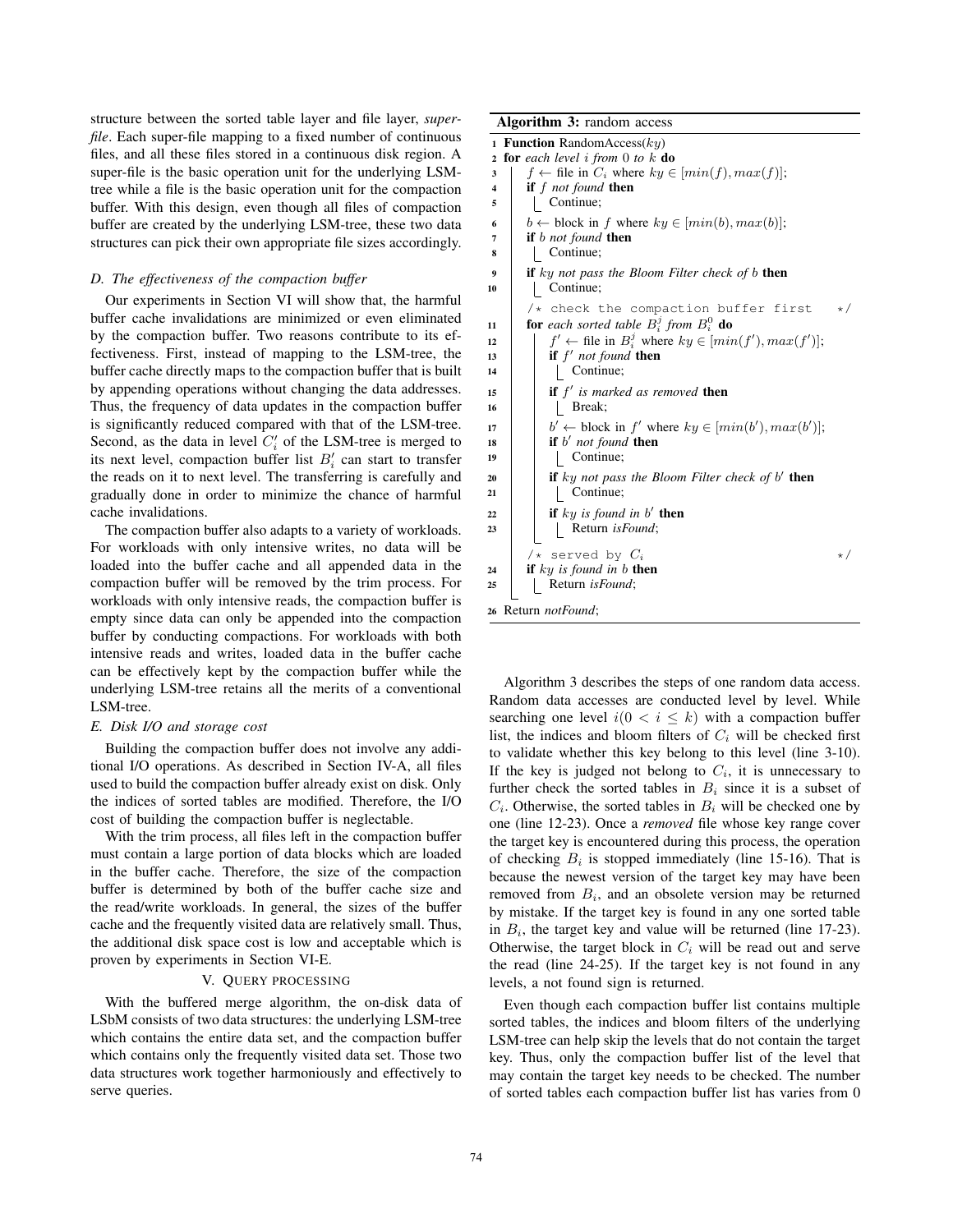to r, and  $\frac{r}{2}$  on average. Further, the target key can be found in any of the  $\frac{r}{2}$  sorted tables and then be returned. Therefore, in LSbM, the number of additional sorted tables that need to be checked for each random access is only about  $\frac{r}{4}$ .

# Algorithm 4: range query

1 **Function** rangequery( $rqe$ ) <sup>2</sup> for *each level* i *from* 0 *to* k do 3  $\left\{\n \begin{array}{c}\n f \leftarrow \text{file in } C_i \text{ where } rge \cap [min(f), max(f)] \neq \emptyset; \\
 4 \quad \text{if } f \text{ not found then}\n \end{array}\n\right\}$ if f not found then 5 | Continue;  $/*$  check the compaction buffer first  $*/$ 6  $F \leftarrow \emptyset;$ <br>7 for each **for** each sorted table  $B_i^j$  from  $B_i^0$  **do 8** file in  $B_i^j$  where  $rge \cap [min(f'), max(f')] \neq \emptyset$ ;  $9 \mid \textbf{if} \; f' \; \textit{not} \; \textit{found} \; \textbf{then}$ 10 | | | Continue;  $\mathbf{11}$  **if**  $f'$  is marked as removed **then**  $\begin{array}{c|c} 12 \\ 13 \end{array}$   $\begin{array}{|c|c|c|c|c|} \hline & F \leftarrow \emptyset; \\ \hline \text{Break}; \\ \hline \end{array}$ Break; 14 | | Append  $f'$  in  $F$ ; 15  $\parallel$  if  $F = \emptyset$  then  $/*$  served by  $C_i$ 16 Read out data objects from  $f$  in range  $rge$ ; <sup>17</sup> else /\* served by  $B_i$  \*/  $18$  **for** each file  $f'$  in  $F$  do 19 | Read out data objects from  $f'$  in range  $rge$ ;

The steps of conducting range queries are listed in Algorithm 4. For simplicity, we assume the requested key range can be covered by only one file in each sorted table. While searching level  $i(0 \lt i \leq k)$  with a compaction buffer list, the index of  $C_i$  will be checked first. If the requested key range does not overlap any files in  $C_i$ , continue searching other levels (line 3-5). Otherwise, the sorted tables in  $B_i$  need to be checked first. While checking sorted tables in  $B_i$ , a file queue F is maintained to record all the files in  $B_i$  whose key ranges overlap with the requested key range (line 8-14). Similar to random data access, we stop checking  $B_i$  and clear the file queue  $F$  once a removed file is found overlapping the requested key range (line 11-13), since  $B_i$  may contain incomplete requested data. Finally, if  $F$  is not empty after checking  $B_i$ , the requested data in the files of F will be read out. Otherwise, the requested data in the file  $f$  from  $C_i$  will be read out (line 15-19).

Those two algorithms simplify the queries conducted on LSbM by assuming there are only  $C_i$  and  $B_i$  in level  $i(0 <$  $i < k$ ). However, one level of LSbM may contain four components:  $C_i$ ,  $C'_i$ ,  $B_i$  and  $B'_i$ . For this case, the combination<br>of  $C'$  and  $B^0$  is tracted as a whole since data are moved of  $\overline{C'_i}$  and  $\overline{B^0_{i+1}}$  is treated as a whole since data are moved<br>from  $C'$  into  $\overline{B^0}$  and their key ranges complement each from  $C_i'$  into  $B_{i+1}^0$  and their key ranges complement each other The data in  $B'$  are a subset of data in this combination. other. The data in  $B_i$  are a subset of data in this combination.<br>When conducting queries on layel i.  $C_i$  and its connection When conducting queries on level  $i$ ,  $C_i$  and its compaction buffer list  $B_i$  will be checked first, and then the combination of  $C_i'$  and  $B_{i+1}^0$ , and its compaction buffer list  $B_i'$  are checked. Both follow the steps listed in Algorithms 3 and 4.

# VI. EXPERIMENTS

We compare the query performance results among LevelDB, SM-tree, bLSM-tree, bLSM-tree with Key-Value store cache, bLSM-tree with incremental warming up and LSbM-tree with experiments in this section.

#### *A. Experimental setup*

Our LSbM-tree implementation is built with LevelDB 1.15 [6]. It implements the buffered merge in the LevelDB code framework. We have also implemented the Stepped-Merge algorithm [10] [14], bLSM-tree, the incremental warming up method [7], and K-V store caching method used by Cassandra [4] as comparisons.

The hardware system is a machine running Linux kernel 4.4.0-64, which has two quad-core Intel E5354 processors, 8 GB main memory. The maximum size of the DB buffer cache is set to 6GB. The rest memory space is shared by the indices of sorted tables, bloom filters, OS buffer cache, and the operating system. Two Seagate hard disk drives (Seagate Cheetah 15K.7, 450GB) are configured as RAID0 as the storage for LSM-tree. The HDD RAID is formatted with ext4 file system.

The size of level 0 is set to 100 MB. With a size ratio  $r = 10$ , the maximum size  $S_i$  of level 1, 2, and 3 is 1GB, 10GB and 100GB respectively. The *file* size is set to 2MB which is the default setting of LevelDB. We define a *super-file* contains r files. With  $r = 10$ , the size of a *super-file* is 20MB. The size of a *block* is set to 4KB that is equal to the disk page size. The bloom filter is set to 15-bit per element. The keyvalue pair size is set to 1 KB which is the default value of *YCSB* and is a common case in industry environment [11] [15]. The interval of two trim processes is set to 30 seconds, and a file can be kept in the compaction buffer only if 80% of its blocks are cached in the buffer cache.

## *B. Workloads*

All writes are uniformly distributed on a data set with 20GB unique data. With this write workload, levels 1 and 2 will be full and merged down to next level after inserting 1GB and 10GB data respectively. The maximum number of sorted tables that  $B_1$  and  $B_2$  have are 10, which is the size ratio r. On the other hand, all inserted data except the first 20GB data are repeated data for level 3. Those repeated data will be detected while conducting compactions on  $C_3$ . As a result,  $B_3$  is frozen.

The read workloads in our experiments are based on *Yahoo! Cloud Serving Benchmark* (*YCSB*) [11], which provides a number of workload templates abstracted from real-world applications. We have built the *RangeHot* workload, which characterizes requests with strong spatial locality, i.e., a large portion of reads is concentrated in a hot range. In our test, 3GB continuous data range is set as the hot range, and 98% of the reads requests lie in this range. This workload is generated at run time with the **db\_bench** utility provided in the LevelDB package.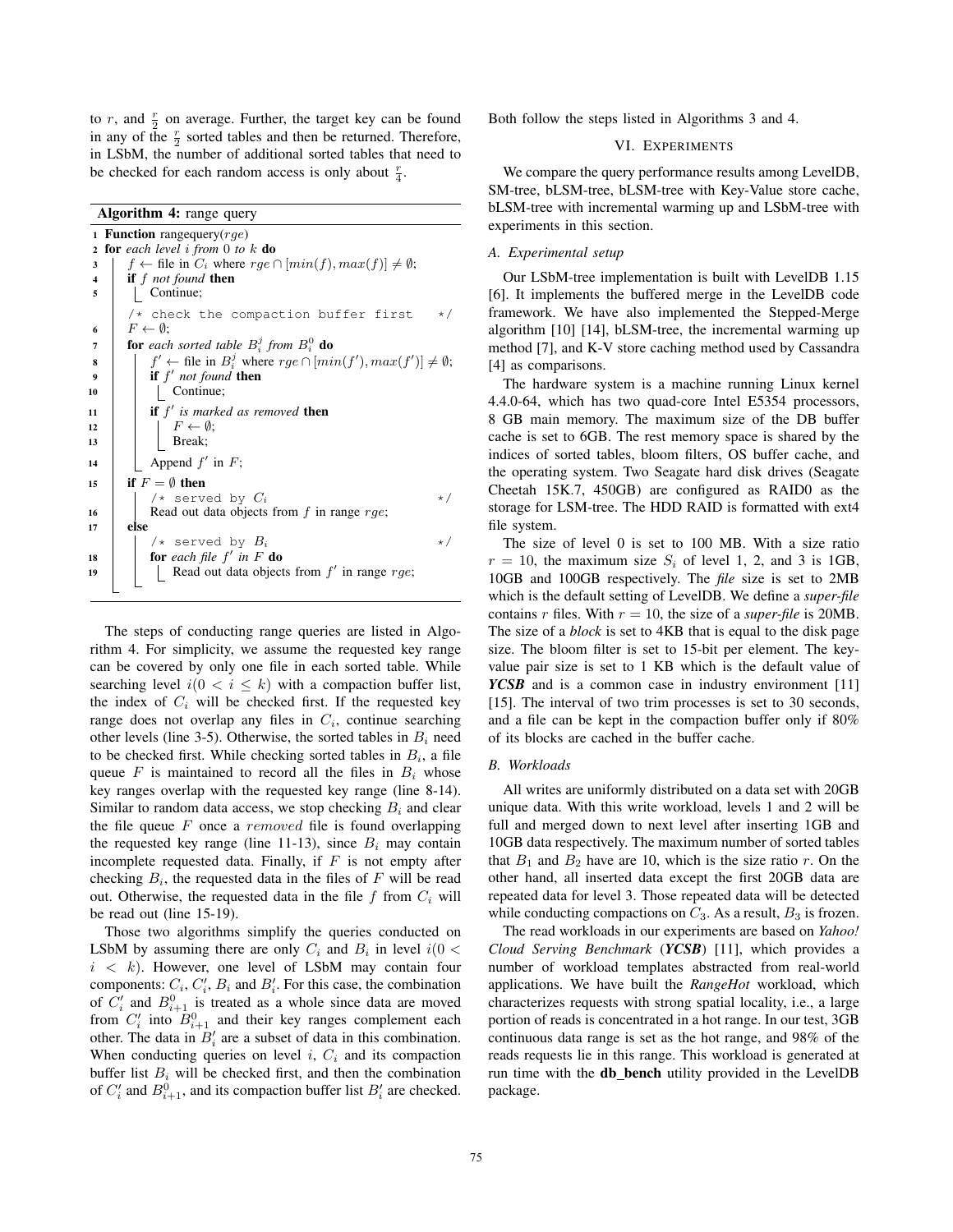

Fig. 8: Hit ratio changes of tests on RangeHot workloads

We conducted a series of experiments to evaluate the random read and range query performance of LSbM and other LSM-tree variants under intensive writes. The write throughput for all tests is 1,000 OPS (operations per second). All writes are sent via a single thread and any other random reads and range queries are sent by another 8 threads. During these experiments, the DB buffer cache hit ratio, read throughput, database size and other statistics are measured online and stored to a log file on the disk. Each test is conducted for 20,000 seconds.

# *C. Performance of random reads*

We have evaluated LSbM on its random read performance by RangeHot workload with intensive writes. We also conducted three tests on bLSM-tree, LevelDB and bLSM-tree with incremental warming up for comparisons. Figure 8 shows the hit ratio changes (vertical bar) and DB buffer cache usage rate (dashed line) as time passes (horizontal bar) of all these tests.

bLSM-tree: As shown in Figure 8a, the cached data in DB buffer cache are periodically invalidated by compactions in bLSM and the hit ratio goes up and down. The big hit ratio drops periodically observed in every 1,000 seconds are caused by the compactions conducted from  $C'_1$  to  $C_2$ . When  $|C_2|$  increases from 0 to  $S_2$ , the invalidations become more and more severe.

LevelDB: LevelDB maintains only one sorted table at each

level. Two merge operations exist on level  $i(0 \lt i \lt k)$ simultaneously: merge from  $C_{i-1}$  to  $C_i$  and merge from  $C_i$  to  $C_{i+1}$  [6] [13]. The hit ratio also goes up and down following<br>the similar pattern of the hI SM tree (Figure 8b) Housing the the similar pattern of the bLSM-tree (Figure 8b). However, the hot range in level 2 is updated every 2,000 seconds instead of 1,000 seconds as bLSM-tree does. This phenomenon is caused by the *Non-uniformity* of key density which was discussed in detail in a precious work [16].

LSM-tree with Incremental warming up: We simulated the incremental warming up algorithm on a single machine in the following way: before the newly compacted blocks are flushed from memory, the blocks in the buffer cache that will be evicted in this compaction will be replaced with the newly generated blocks whose key ranges overlap with them [7]. This approach is based on an assumption that newly compacted blocks will also be frequently visited if they overlap with any blocks in the buffer cache. However, this assumption is true only if all overlapped ranges belong to the hot range. Let us assume that one key-value pair of level  $i(0 \leq i \leq k)$  is loaded into the buffer cache by a read operation. The block containing that pair will be marked as *Hot* when it is being compacted down to the lower level. Since up to  $r$  blocks in level  $i + 1$  share the same key range with that block, up to  $r+1$  newly generated blocks will be loaded into buffer cache after this compaction. Furthermore, those  $r + 1$  blocks will cause the loading of another  $(r + 1) * (r + 1)$  blocks when they are being compacted to level  $i + 2$ . Therefore, one read operation on level i will load as many as  $(r+1)^{k-i}$  blocks into buffer cache. If this read is conducted inside the hot range, the incremental warming up can help pre-fetch hot data into buffer cache. Otherwise, the incremental warming up will load even more infrequently visited data blocks into buffer cache and continuously evict the frequently accessed data blocks. Figure 8c shows the change of the buffer cache hit ratio over time for test on bLSM-tree with incremental warming up. With 2% of reads lie out of the hot range, the hit ratio goes up and down periodically. When the compaction is conducted on the hot range, the hit ratio increases sharply because of a prefetching effect discussed above. However, those data blocks in the buffer cache then be gradually evicted by the infrequently accessed data blocks loaded by the incremental warming up process. This experiment shows that the incremental warming up method may not work for certain workloads.

LSbM-tree: As shown in Figure 8d, the hit ratio of LSbM keeps steady and high. Note that all data compacted to level 3 are repeated data, thus the compaction buffer list of level 3  $(B_3)$  is frozen. As a result, the buffer cache is still invalidated when data are compacted from  $C_2'$  to  $C_3$ . However, since the data in  $B_2'$  are gradually deleted as described in Section IV-A, part of the hot data is still kept in the buffer cache by  $B_2'$  and the invalidation issue is mitigated.

Figure 9 compares the average buffer cache hit ratios and throughputs of bLSM, LevelDB, bLSM with incremental warming up, and LSbM on RangeHot workload. It shows that LSbM achieves a much higher buffer cache hit ratio and random read throughput than other LSM-tree variants on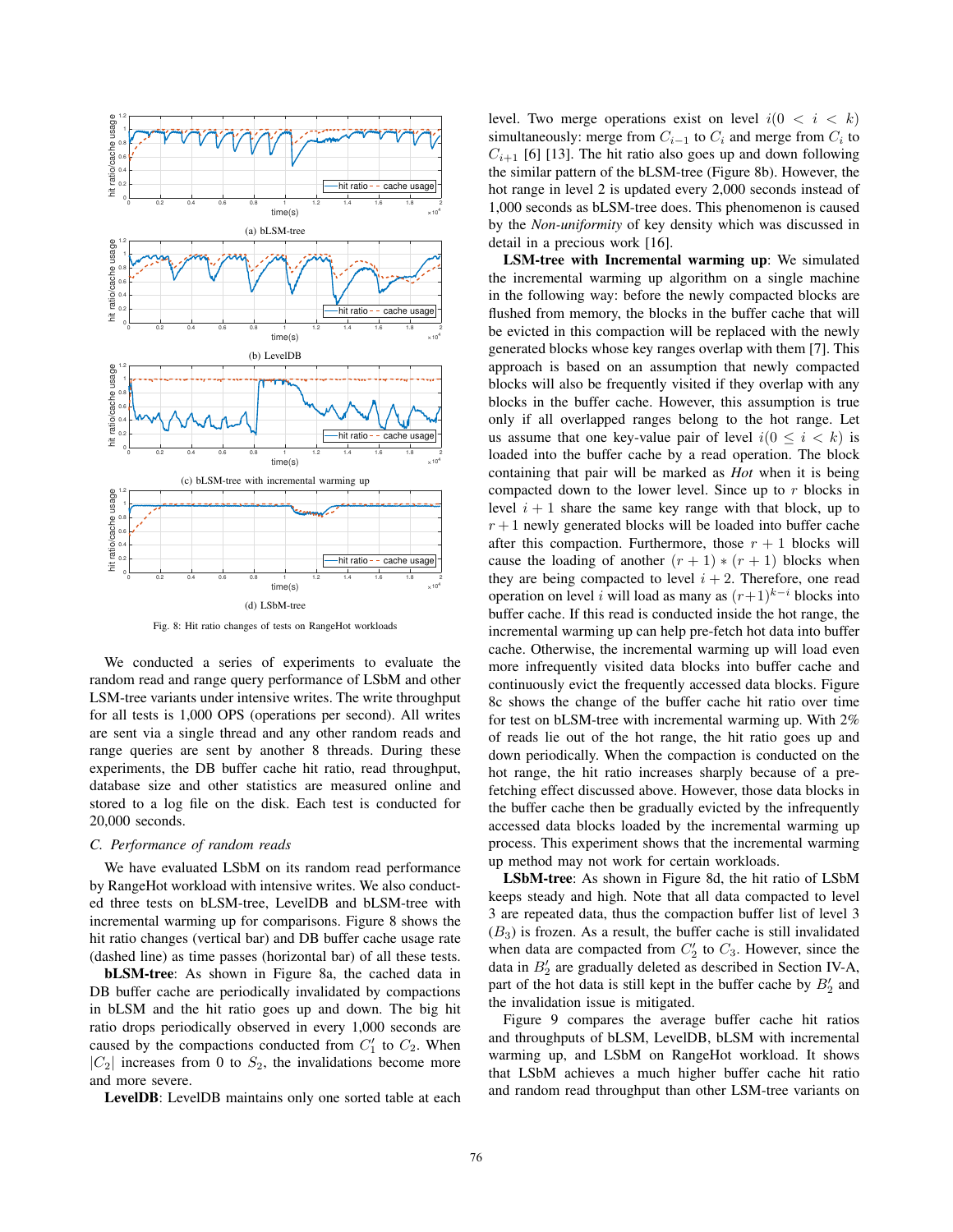

Fig. 10: Throughput changes of tests on range queries

RangeHot workloads with intensive writes.

#### *D. Performance of range queries*

In order to evaluate the range query performance of LSbM and other LSM-tree variants under intensive writes, we perform another set of tests with bLSM-tree, SM-tree, bLSMtree with additional K-V store cache and LSbM. Each read operation follows the RangeHot workload, but will read all the data lie in a 100KB range. The throughput changes over time for all tests are shown in Figure 10, and the overall throughputs of all tests are given in Figure 11.

bLSM-tree: Compared to random data accesses, the range queries conducted on bLSM-tree are influenced less by intensive writes. That is because when the buffer cache is invalidated, the invalidated data can be loaded back to buffer cache by range queries more quickly than random data accesses, since sequential I/O is much faster on HDD than random I/O. The throughput is 1,066 QPS.

Key-Value store cache: In this test, a Key-Value store is built on top of the bLSM-tree. Among the 6GB cache spaces, 3GB is allocated to the Key-Value store cache, and the rest memory space is allocated to a DB buffer cache. The throughput of the test using an additional Key-Value



Fig. 11: Throughput comparisons of range queries

store is only 68 QPS. It is low because of two reasons. Firstly, when an additional Key-Value store cache is used, the memory space for buffer cache is reduced, which causes capacity misses. Secondly, the data in the buffer cache will keep being invalidated by compactions, which causes *LSMtree compaction induced cache invalidations*.

Stepped-Merge Method (SM-tree): We also implemented the Stepped-Merge Method. When the write buffer  $C_0$  is full, instead of merging with  $C_1$ , it will be appended to  $C_1$  as a sorted table of it. When  $C_i(1 \leq i < k)$  is full, all sorted tables in  $C_i$  will be merged together and be appended to  $C_{i+1}$ . As a result, each level of SM-tree contains 0 to r sorted tables. The range query throughput of SM-tree is only 228 QPS. It is low because of two reasons. Firstly, when range queries must be served by disk, conducting range queries on one level with multiple sorted tables may need multiple disk seeks. Secondly, with the given write workloads, obsolete data will be piled in level 3 and loaded into buffer cache by range queries, which reduce the effective buffer cache capacity. As shown in Figure 10a, in the first 10,000 seconds, the total number of sorted tables searched for each query increases and the throughput decreases. At around 10,000 seconds, level 2 becomes full and all its sorted tables are compacted together as a sorted table of level 3. The total number of sorted tables then decreases, and the range query throughput increases a little bit. However, due to the shrunk of effective buffer cache capacity caused by the obsolete data, the throughput becomes extremely low. Thus, to achieve high performance range queries, the compacted structure of the underlying LSM-tree must be retained.

LSbM-tree: By contrast, LSbM achieves the best performance. The buffer cache invalidation issue is further mitigated compared to bLSM-tree and the throughput is 1,134 QPS (Figure 10b). The sorted structure on underlying LSM-tree can support on disk range queries efficiently, meanwhile the compaction buffer can serve fast data accesses by effectively keeping frequently visited data in the buffer cache.

#### *E. Database size*

Among all the tests conducted above, LevelDB, bLSM-tree, SM-tree and LSbM-tree have different on-disk data structures, thus the database size of those LSM-tree variants may differ from each other. While conducting tests, the realtime database sizes are recorded, and the changes of those sizes over time can be found in Figure 12.

As data are written in the database, compactions are conducted to merge data from upper levels to lower levels and eventually stay at the last level. Note that with the given write workloads, all inserted data to level 3, the last level, are repeated data. In bLSM and LevelDB, when a chunk of data are compacted into level 3, the same size of obsolete data are deleted during compaction. Thus the database sizes do not change a lot. However, due to the lazy compaction method of SM-tree, data will be piled in level 3 and the obsolete data will not be deleted until level 3 is full. As a result, the database size keeps increasing. Even worse, when one level is full, additional spaces are needed to merge the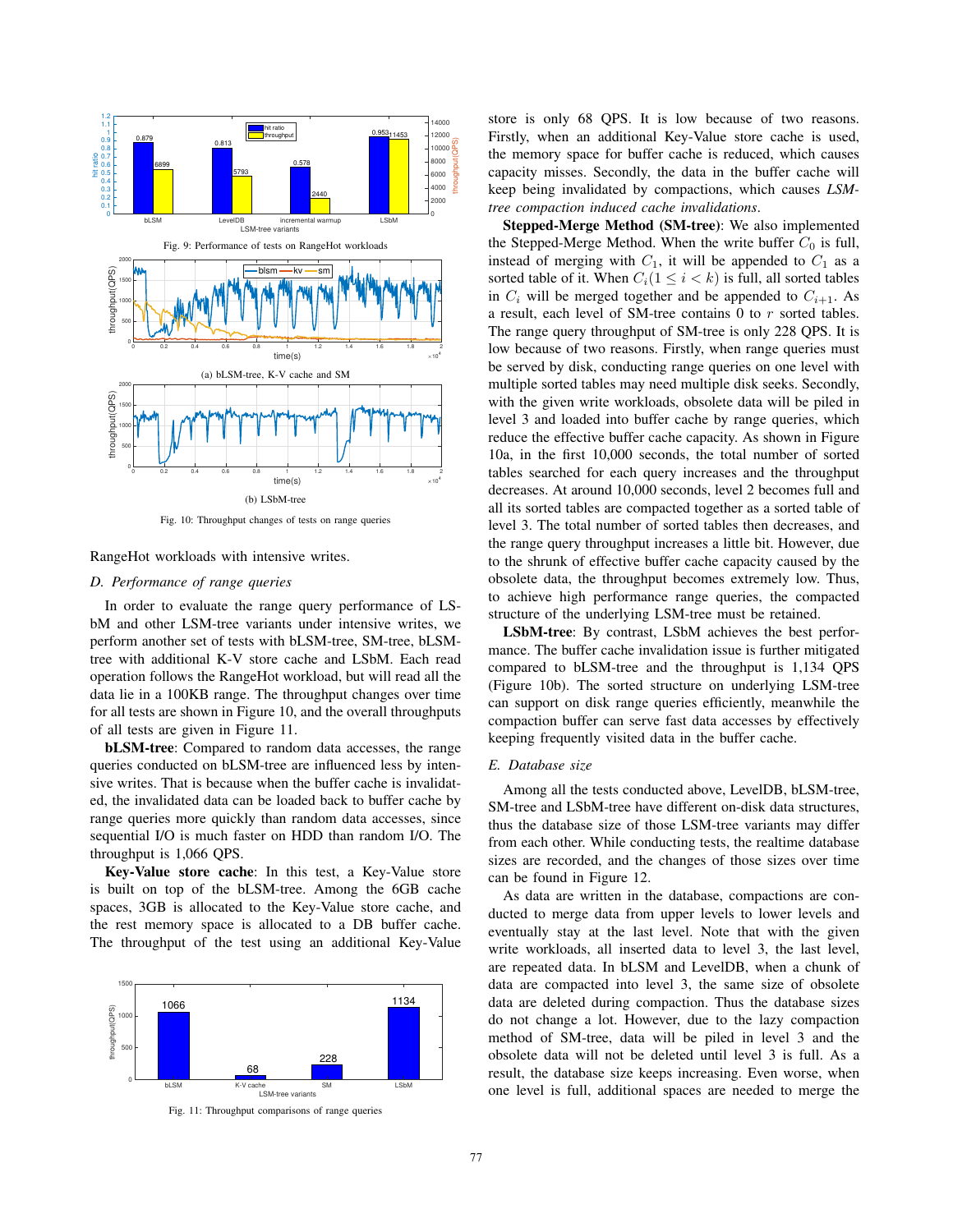

entire level together. As shown in Figure 12, the database size of SM bursts periodically. The small bursts observed every 1,000 seconds are caused by compacting sorted tables in level 1, and the big bursts observed every 10,000 seconds are caused by compacting sorted tables in level 2. The database size of LSbM is slightly greater than the bLSM and LevelDB, since the compaction buffer takes additional space. However, the size of the compaction buffer is limited due to the trim process.

The average database sizes of bLSM-tree, LevelDB, SMtree, LSbM-tree can be found in Figure 13. It proves that with the given read and write workloads, the additional space cost of LSbM is very low, which is about 4% more space than that of bLSM and LevelDB. In contrast, the amount of repeated data due to lazy compaction in SM add as high as about 50% more disk space.

# VII. OTHER RELATED WORK

In order to reduce the compaction cost, some production systems only compact data partially in run time, and run a full compaction during system idle time. In HBase , the former is called minor compaction, while the latter is called major compaction [3]. However, disabling major compaction during run time mainly reduces the compaction of old data. These old data refer to the last level data in a standard LSM-tree, which are less frequently accessed than new data. Thus, just like SM, this approach cannot avoid the interference from compactions to buffer caching. In practice, HBase still suffers low read performance during intensive writes [7].

RocksDB compiles and utilizes several techniques to best utilize the efficiency of flash-based storage systems like SSD. It adapts the stepped merge algorithm as its universal compaction method, and uses Key-Value cache as an option for certain workloads [14]. However, both Key-Value cache and stepped merge methods have their limits as discussed in Section I. VT-tree is an extension of LSM-tree to avoid unnecessary merges for presorted data [17]. LSM-trie reduces the write amplification of an LSM-tree with an SM-tree-like merge algorithm, and optimizes the random data access performance on the multiple sorted tables structure in each level [18]. An

FD-tree is proposed for data indexing on SSDs without random writes, which has a similar idea to LSM-tree and is enhanced with fractional cascading technique for a low memory usage [19]. However, a lookup needs multiple disk accesses if the object is not found in the first level. LOCS exploits the internal parallelism among flash channels to improve SSDbased LSM-trees [20] [21]. cLSM is an LSM-tree variant supporting scalable concurrency with multi-core processors [22]. WiscKey is proposed to separate the storage of key and value, which significantly eliminates the write amplification issue of LSM-tree compactions on SSD [23]. It exploits the internal parallelism of SSD and multi-thread to achieve high range query performance even the values of continuous keys are discretely stored on disk. In contrast, our LSbM is a low cost general solution to solve the fundamental problem of data caching in LSM-tree.

#### VIII. CONCLUSION

LSM-tree has been effectively designed and implemented for write-intensive workloads. However, when both read- and write-intensive workloads co-exist, the LSM-tree compaction induced buffer cache invalidations periodically drop cache performance for accessing high locality data. Existing methods to address the issue, such as a KV-store cache to bypass the buffer cache, SM by reducing the compaction frequency, and others, are partially effective, leaving several other performance issues, such as ineffective range queries and remaining LSM-tree induced invalidations. We propose LSbM by adding a small compaction buffer on disk, which plays three major roles to fundamentally address the invalidation issue and other issues of existing methods and to retain all the merits of LSM-tree and other methods. First, the compaction buffer is selectively and adaptively built and managed, where the data blocks are consistently kept with the ones in the buffer cache. Thus, the LSM-tree-induced invalidations are minimized and eliminated. Second, LSbM best utilizes both buffer cache and disks for both random accesses and range queries. Finally, the compaction buffer is only built when it is necessary without computing overhead. Under either read only or write only workload, the compaction buffer is adaptively shrunk and disappears eventually. Thus, the disk capacity overhead is minimized. In this paper, we have made a strong case for LSbM to best utilize buffer cache and disks for various workloads with both intensive reads and writes.

# IX. ACKNOWLEDGEMENT

We thank for the encouraging and critical comments from the anonymous referees. We have also received constructive feedbacks from related open source communities, which is helpful for us to identify and address several critical issues from real-world systems. An early version of the paper draft was posted as a technical report in arXiv [24]. This work has been partially supported by the National Science Foundation under grants OCI-1147522, CNS-1162165, CCF-1453705, CCF-1513944, CCF-1629403, and CCF-1629291, and a grant from the Louisiana Board of Regents LEQSF(2014-17)-RD-A-01.